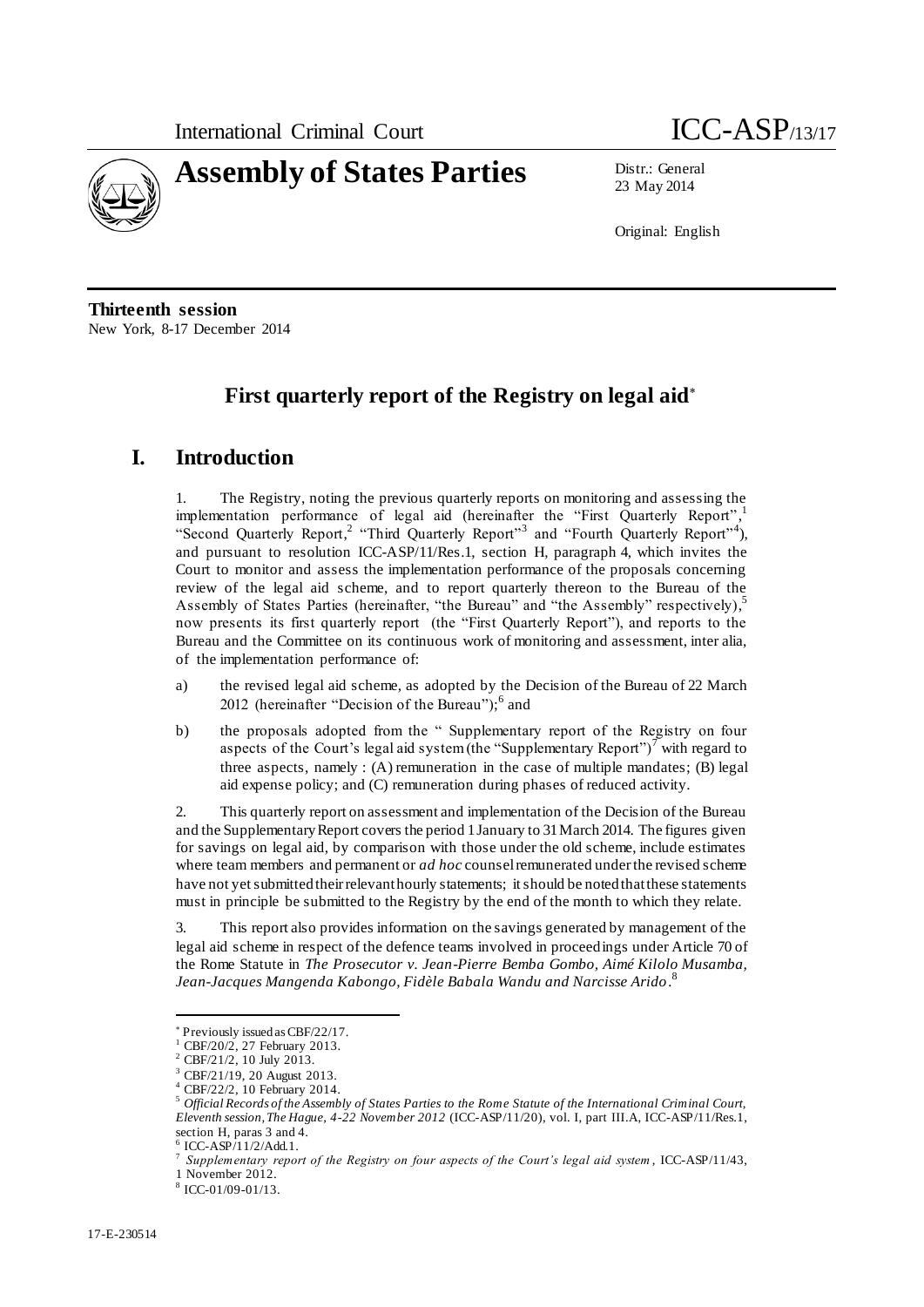## **II. Implementation of the Decision of the Bureau**

#### **Reporting period: 1 January to 31 March 2014**

4. The Decision of the Bureau was notified to the Registrar on 23 March 2012, to take effect on 1 April 2012. Its application to the teams concerned is as described below.

### **A. Implementation of part C of appendix I to the Decision of the Bureau : revised remuneration system**

5. Part C of appendix I to the Decision of the Bureau provides that, as of 1 April 2012, the revised remuneration system shall have immediate effect with repect to the folowing situations under the legal aid system.

#### **1. Teams appointed after 1 April 2012**

6. As stated in previous quarterly reports, an individual named in a warrant of arrest voluntarily surrendered in March 2013. $9$  On 4 April 2013 the suspect asked for his costs of representation to be paid for under the Court's legal aid scheme. On 12 April 2013 the Registrar rendered a provisional decision on the subject's indigence,<sup>10</sup> in accordance with regulation 85.1 of the Regulations of the Court and regulation 132.3 of the Regulations of the Registry.

7. The suspect appointed counsel to represent him in proceedings before the Court, and the Registry formalized the appointment on 26 April 2013. A defence team was subsequently constituted to represent the suspect during the pre-trial phase of the case. The Committee is reminded that, for purposes of Court-assisted legal aid, the basic composition of a defence team during the pre-trial phase is as follows: one counsel, one legal assistant and one case manager. The Registry notes that, pursuant to a decision of 6 June 2013 on a request by counsel for additional resources, the defence team was granted resources equivalent to payment for an additional legal assistant under the revised s cale in the Decision of the Bureau. The savings achieved in this regard were not included in the Fourth Report, but the Registry can now report that they amounted, for the period from June 2013 to March 2014, to a total of  $£12,240$ .

8. It should moreover be noted that one of the team's two legal assistants also acts for a second defence team paid for under the Court's legal aid scheme (*Lubanga* case<sup>11</sup>). This assistant's remuneration accordingly takes account of the Decision of the Bureau, which sets the remuneration of a legal assistant at  $64,889$ , and of the provisions of the Supplementary Report on multiple mandates, which reduces by 50 per cent the remuneration received in the second case. During the current reporting period, total savings on fees amounted to  $\epsilon$ 21,532.50.<sup>12</sup>

9. In the same case, as regards victims, Pre-Trial Chamber II, in its Decision of 2 December 2013, appointed the Office of Public Counsel for Victims ("the Office of Public Counsel") as counsel responsible for common legal representation of the groups of victims authorized to participate in the confirmation of charges hearing and associated proceedings in *The Prosecutor v. Bosco Ntaganda.* <sup>13</sup> The Chamber further decided that the Office of Public Counsel should be assisted by two field assistants. Pursuant to that decision, the Office of Public Counsel appointed two legal assistants, such appointments to take effect from 2 January 2014. Their payments fall within the terms of the revised scheme. Similarly, since one of these assistants acts as counsel in another case (*Lubanga*), the rules governing multiple mandates have accordingly been applied to him. During the current reporting period, the total savings on fees thus achieved amounted to  $\epsilon$ 7,344.<sup>14</sup>

 9 *The Prosecutor v. Bosco Ntaganda*, ICC-01/04-02/06.

<sup>10</sup> *Ibid.*, *Décision du Greffier sur la demande d'aide judiciaire aux frais de la Cour déposée par M. Bosco Ntaganda*, ICC-01/04-02/06-48, 12 April 2013.<br><sup>11</sup> The Processity T

<sup>11</sup> *The Prosecutor v. Thomas Lubanga Dyilo*, ICC-01/04-01/06.

<sup>&</sup>lt;sup>12</sup> The monthly cost of defence professional fees (one counsel, one associate counsel and one case manager) during the pre-trial phase under the old legal aid scheme is €21,817 (excluding professional charges). The Decision of the Bureau has reduced this to  $\epsilon$ 17,084.

ICC-01/04-02/06-160.

<sup>&</sup>lt;sup>14</sup> Implementation of the revised system engenders monthly savings of  $\epsilon$ 1,224 for each legal assistant, namely  $€7,344$  of savings for the current reporting period.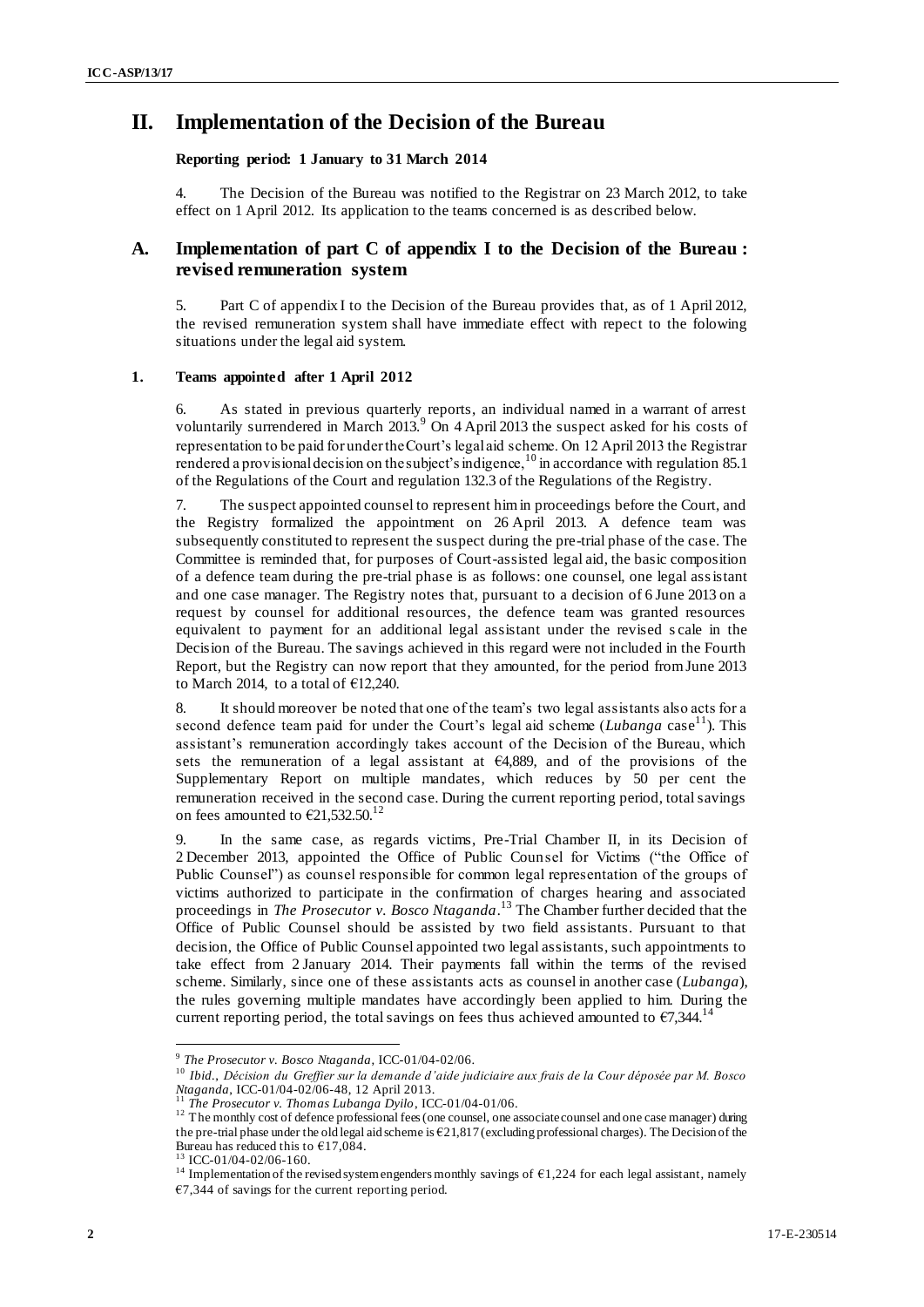10. Thus, total savings achieved for teams appointed since 1 April 2012 amount to €41,106.

#### **2. Changes in teams**

11. Paragraph 3( b), part C, to appendix I invites the Court to implement the revised scheme in the event of any changes in legal teams during any stage of proceedings, for example by means of replacement of indvidual members or of whole teams, as well as in case of appointment of new members.

12. During the current reporting period, this aspect of the Decision of the Bureau was implemented in respect of a team providing legal representation to victims in the *Katanga* case (DRC), following the departure on 20 December 2013 of its case manager, who was being paid under the old scale. This person was replaced by another individual with effect from 21 December 2013, who is remunerated in accordance with the revised scheme. It not having been possible to finalize payments by the date of the Fourth Report, the Registry now reports that the savings engendered as a result of this change amounted, as at 31 March 2014, to  $63,295.97$ <sup>15</sup>

13. Furthermore, on 11 March 2014 the Katanga defence team submitted a request for additional resources, which was approved by the Registry on 28 March 2014, under a decision granting, with effect from 13 March 2014, additional funds to cover the costs of an assistant counsel, to be remunerated in accordance with the scale established by the Decision of the Bureau. The Registry will report on the savings achieved in this regard in its next quarterly report.

#### **3. Individual instances of representation**

14. The situation in regard to the representation of Mr. Saif Al-Islam Kadhafi was described in previous reports, which explained why the Registry had decided, in light of the circumstances, and on an exceptional basis, temporarily to cover the suspect's defence costs, pending an assessment of his means and a decision on his indigency status.

15. It has been calculated that implementation of the Decision of the Bureau in this case has resulted in savings over the current reporting period amounting to €7,833 in the fees of an external counsel representing the suspect.

16. Furthermore, on 6 January 2014, through her counsel, Madame Simone Gbagbo submitted a request for legal aid to cover the cost of her representation before the Court. By a decision of 6 February 2014 the Registrar decided, in light of the current proceeding s, which require the defence to submit written pleadings on the issue of admissibility, and of the fact that the Registry is not in a position to approach the suspect in order to carry out the necessary checks for an informed assessment of her request for legal aid, to take responsibility, on an exceptional and temporary basis, for the costs of the suspect's legal representation pending an assessment of her means and a decision on her indigency status. That decision, in accordance with the Decision of the Bureau and the Supplementary Report, apportions the defence costs as follows: a maximum of  $68,221$  for professional fees and an amount of €3,000 for expenses or other costs. The resultant savings on fees for the reporting period amount to  $\epsilon$ 7,833. However, given that counsel has not yet submitted all relevant hourly statements, it is possible that further savings may be identified. The Registry will report any changes in this regard in its future quarterly reports.

17. Finally, following the death, on 16 January 2014, of one of the legal representatives in *The Prosecutor v. Jean-Pierre Bemba Gombo,*<sup>16</sup> the Chamber authorized the Registry to give the second legal representative a legal mandate to represent all of the victims authorized to participate in the case.<sup>17</sup> Since deceased counsel's hourly statements, payment of which is governed by the old system, have not yet been submitted to the department

<sup>&</sup>lt;sup>15</sup> For the month of December 2013, implementation of the revised system produced a saving of  $\epsilon$ 601.97. Transition from the old to the revised system has produced a monthly saving of €898. <sup>16</sup> *Report concerning the status of the legal representation of victims represented in the case by the late Mr* 

*Assingambi Zarambaud*, 5 February 2014, ICC-01/05-01/08-2961.<br><sup>17</sup> Order on the lagel way are the continuous control of the control of the continuous control of the control of

<sup>17</sup> *Order on the legal representation of victims previously represented by Me Assingambi Zarambaud*, ICC-01/05- 01/08-2964.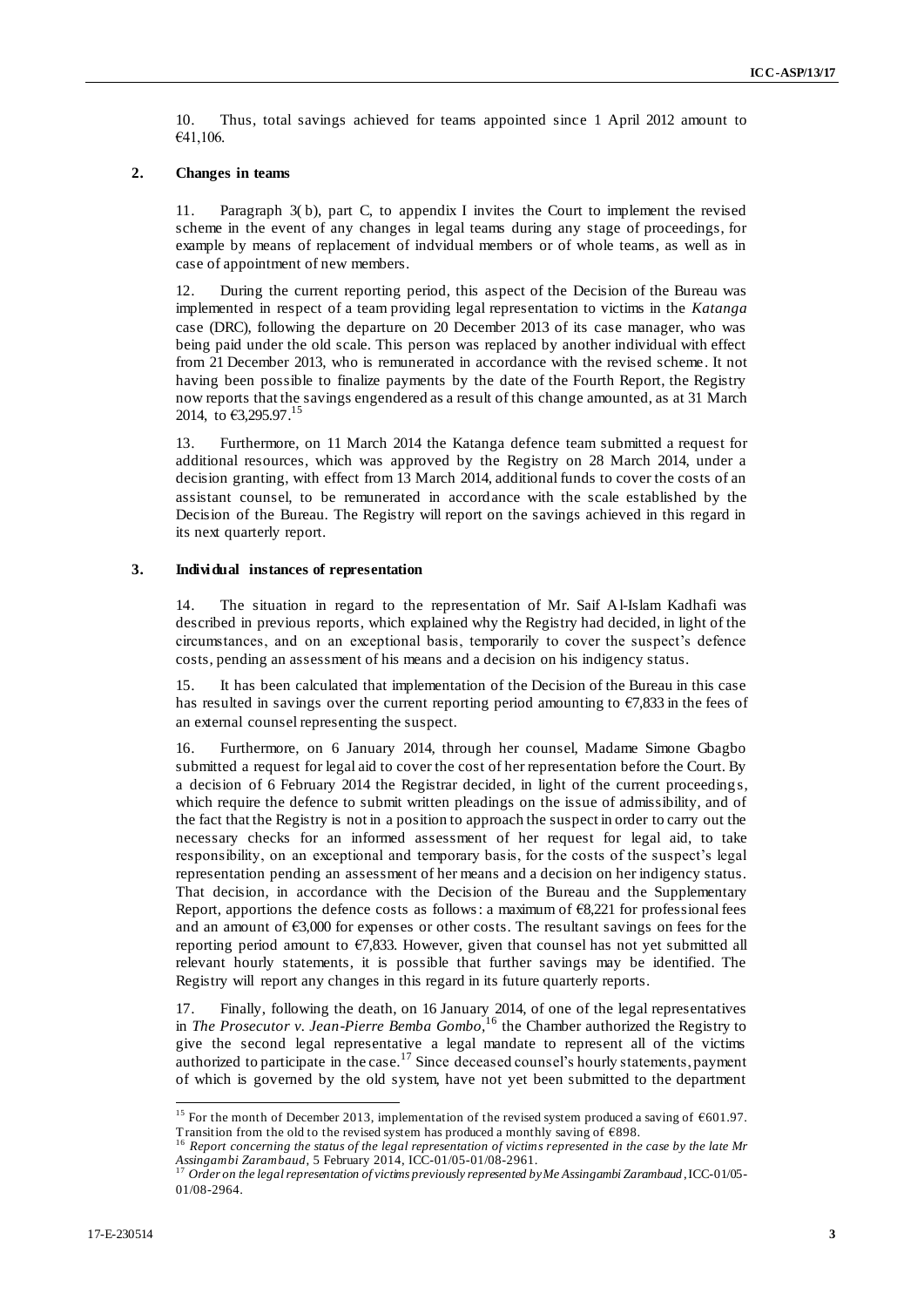concerned, the Registry is unable at the present time to calculate potential savings. The matter will be dealt with in future quarterly reports.

18. It follows from the foregoing that, for the current reporting period, total savings achieved in individual instances of representation amount to €15,666.

#### **4. Appointment of permanent and** *ad hoc* **counsel**

19. During the current reporting period, part C of appendix I has been implemented in respect of seven permanent counsel. Savings achieved total €6,485.58.

20. To this amount there should be added the savings that could not be included in the Fourth Quarterly Report, because the Registry was not at that time in possession of the hourly statements following the appointment of seven permanent counsel in late December 2013 in the proceedings in case ICC-01/05-01/13. Those savings amount to  $\epsilon$ 5,980.

21. Finally part C of Appendix I was also implemented during the current reporting period in respect of one *ad hoc* counsel (hereinafter "independent counsel") and one legal assistant in Article 70 proceedings. At the time of preparation of this report, the Registry is not yet in receipt of the necessary information to enable it to calculate the savings in respect of these appointments. These figures will be provided in subsequent reports.

22. It follows from the foregoing that savings in respect of the appointment of permanent counsel for the current reporting period, and of appointments which could not be included in previous reports, amount to €12,465.59. The Registry would point out that this figure represents both savings actually achieved and those potentially achievable, given that certain hourly statements have not yet been submitted to the competent Registry department.

### **B. Implementation of part D of Appendix I: Deferred implementation of revised fees**

23. Paragraph 1, part A, of Appendix I to the Decision of the Bureau provides that "[t]he revised system of remuneration will apply to those teams whose case progresses to the confirmation of charges hearing or the hearing of the trial. Any new teams or changes thereof will be subject to the immediate implementation of the revised system of remuneration".

24. Paragraph 5, part D, explains that "[w]ith respect to teams, which as of 1 April 2012, are allocated to a case where the hearing of the trial has not yet commenced the revised fees will only apply once the hearing of the trial has started. Up until such time the hearing of the trial has not commenced, the teams in such a case will be subject to the existing remuneration regime of the Court".

25. As explained in the Fourth Quarterly Report, these specific aspects of the Decision of the Bureau were implemented in regard to the defence team of Mr. Sang and of the two teams constituted to represent victims in the Kenya situation. Savings achieved for the current reporting period total  $635,253$  for the defence<sup>18</sup> (excluding savings in respect of the remuneration of associate counsel) and the two victims' teams.

### **C. Implementation of part E of Appendix I : Gradual implementation of revised fees**

26. The existing remuneration regime continues to apply until proceedings before a Chamber seised of a case have been completed and the case enters the appeal phase, in accordance with provisions of the Decision of the Bureau relating to teams which, on 1 April 2012, are assigned to cases where the trial is ongoing. The rules governing

<sup>&</sup>lt;sup>18</sup> Defence savings have been calculated on the basis of a team composed of one counsel, one legal assistant and one case manager. Calculation of the difference between the old system of payment and the revised scale shows a monthly saving of  $\epsilon$ 4,733, giving  $\epsilon$ 14,199 for the current reporting period. This amount does not take account of savings in the remuneration of associate counsel, which will be included in the part of this report dealing with multiple mandates. As regards savings on the two teams representing victims (each consisting of one counsel and one case manager), these amount to  $\epsilon$ 7,018 per month, namely  $\epsilon$ 21,054 for the current reporting period. This figure is obtained by calculating, for these two teams, the difference between the old payments system and the revised scale.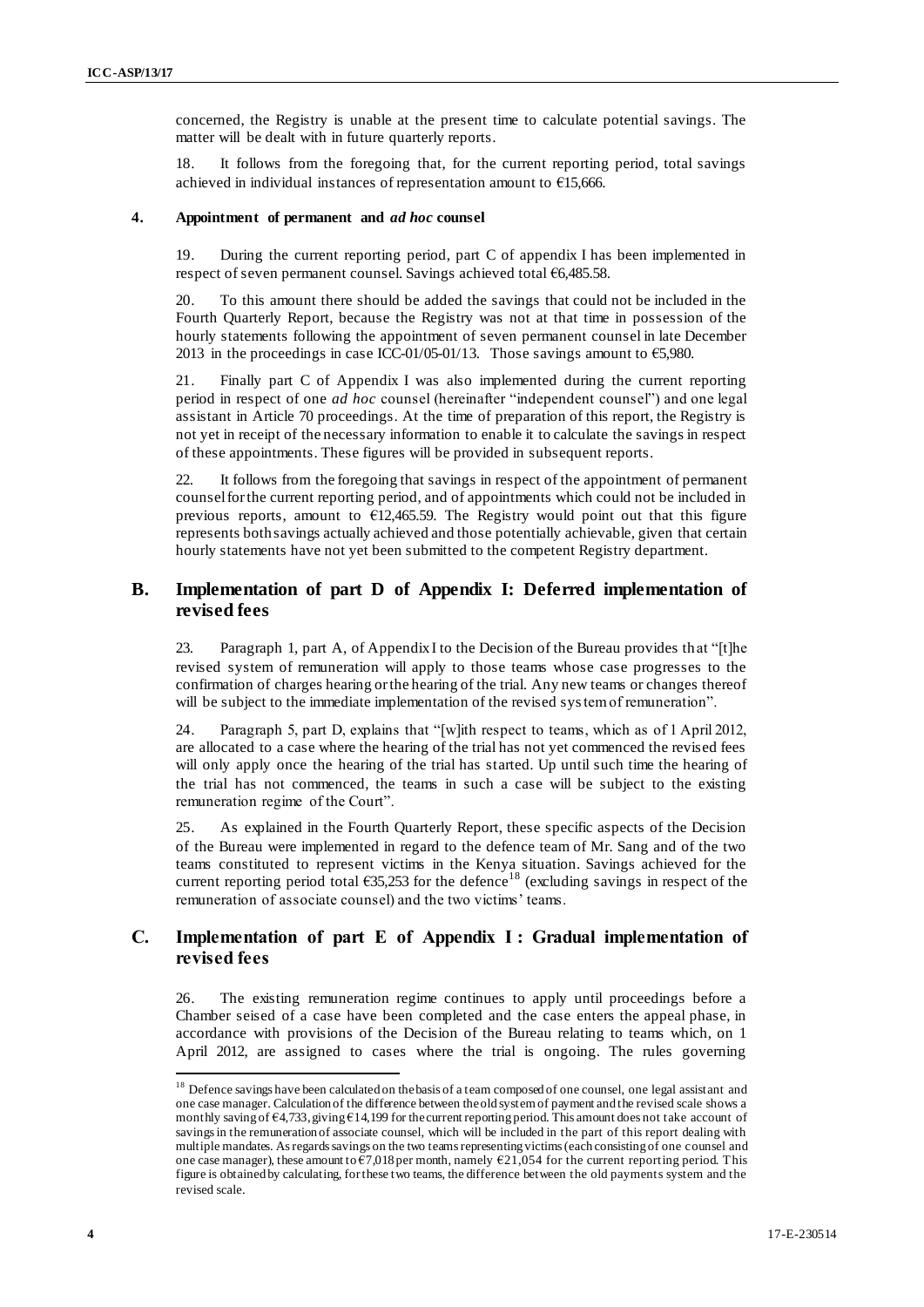remuneration set out in part E of Appendix I of the Decision of the Bureau will apply once the proceedings have entered the appeal phase.

27. As stated in the First and Third Quarterly Reports, a defence team acting in the DRC situation was initially remunerated in accordance with the regime applicable to the initial "segment A" of the appeal procedure. Ater taking the necessary measures and notifying the team concerned of the implementation of part E of the Appendix, the Registry, as explained in the Fourth Report, consulted the Presidency regarding the estimated length of the proceedings before the Appeals Chamber and estimated the corresponding payments.

28. Lead counsel for the team concerned filed an application with the Appeals Chamber, challenging the Registry's implementation of the new fee scales. The Registry submitted its observations on the matter. By a decision dated 11 February 2014,<sup>19</sup> the Appeals Chamber dismissed the defence application. The resultant savings amount to  $\epsilon$ 3,155.12. This sum, which represents the total amount overpaid, is to be repaid to the Court by team members on the basis of the Registry's estimates;<sup>20</sup> from 1 April 2014, the revised scales apply to all team members, and, according to the exact or actual duration of the appeal proceedings, the Court will make up the difference between payments made and those actually due. Similarly, amounts overpaid will have to be repaid to the Court by each team member concerned.

29. Furthermore, the Registry has taken the necessary measures, after consulting the Presidency, to notify gradual implementation of the revised fee scales to a defence team acting in another case in the DRC situation.<sup>21</sup> The team has been informed of the Registry's estimates, based on the estimated duration of the appeal proceedings:<sup>22</sup> phase A (from 5 February to 25 July 2013), phase B (from 26 July 2013 to 11 January 2014) and phase C (from 12 January to 30 June 2014). The figures show a total over-payment of  $\epsilon$ 22,875.70<sup>23</sup> (including professional charges), which will have to be repaid to the Court by the defence team. Since, at the time of writing of this report, this amount has not yet been recovered, the Registry will inform the Assembly of the precise savings made in this regard in its next quarterly report.

30. Finally, it should be noted that letters informing the teams representing victims in the *Lubanga* case of the gradual implementation of the revised scales are currently being drafted at the time of writing of this report. The Registry will also report in its next quarterly report on the precise savings achieved in this regard, on the basis of its estimate of the duration of the appeal phase applied to the defence team, as set out above.

### **D. Implementation of the Decision of the Bureau as regards compensation for professional charges**

31. The Registry reminds the Committee that requests for compensation in respect of professional charges are dealt with according to the individual situation of each individual team member concerned, and a decision is reached in light of the supporting documents provided by applicants in order to determine whether the conditions are met for payment of compensation under paragraphs 129 to 138 of the "Registry's single policy document o n the Court's legal aid system".<sup>24</sup>

32. As stated in previous reports, the Registry has received a request from an external counsel in the Kenya situation for compensation in respect of professional charges. Since this request falls under the revised scheme, counsel can claim compensation up to a maximum of 30 per cent of the fees applicable under the Court's legal aid scheme. The Registry has recently received additional information, which is being evaluated in order to determine whether the necessary conditions for reimbursement of professional charges are met in this case, and, if so, to calculate the amounts payable. The Registry will provide the Assembly in future quarterly reports with updated information on this matter.

<sup>&</sup>lt;sup>19</sup> ICC-01/04-02/12-159.

<sup>&</sup>lt;sup>20</sup> The Registry's estimates of repayments for each category are as follows: counsel ( $\epsilon$ 1,740.66), associate counsel (€222.46), the two legal assistants (€1,192). <sup>21</sup> *The Prosecutor v. Thomas Lubanga Dyilo*, ICC-01/04-01/06.

<sup>&</sup>lt;sup>22</sup> This estimate does not take account of pending appeal proceedings against the decision on reparations.

<sup>&</sup>lt;sup>23</sup> This amount is not included as a saving in this report.

<sup>24</sup> ICC-ASP/12/3.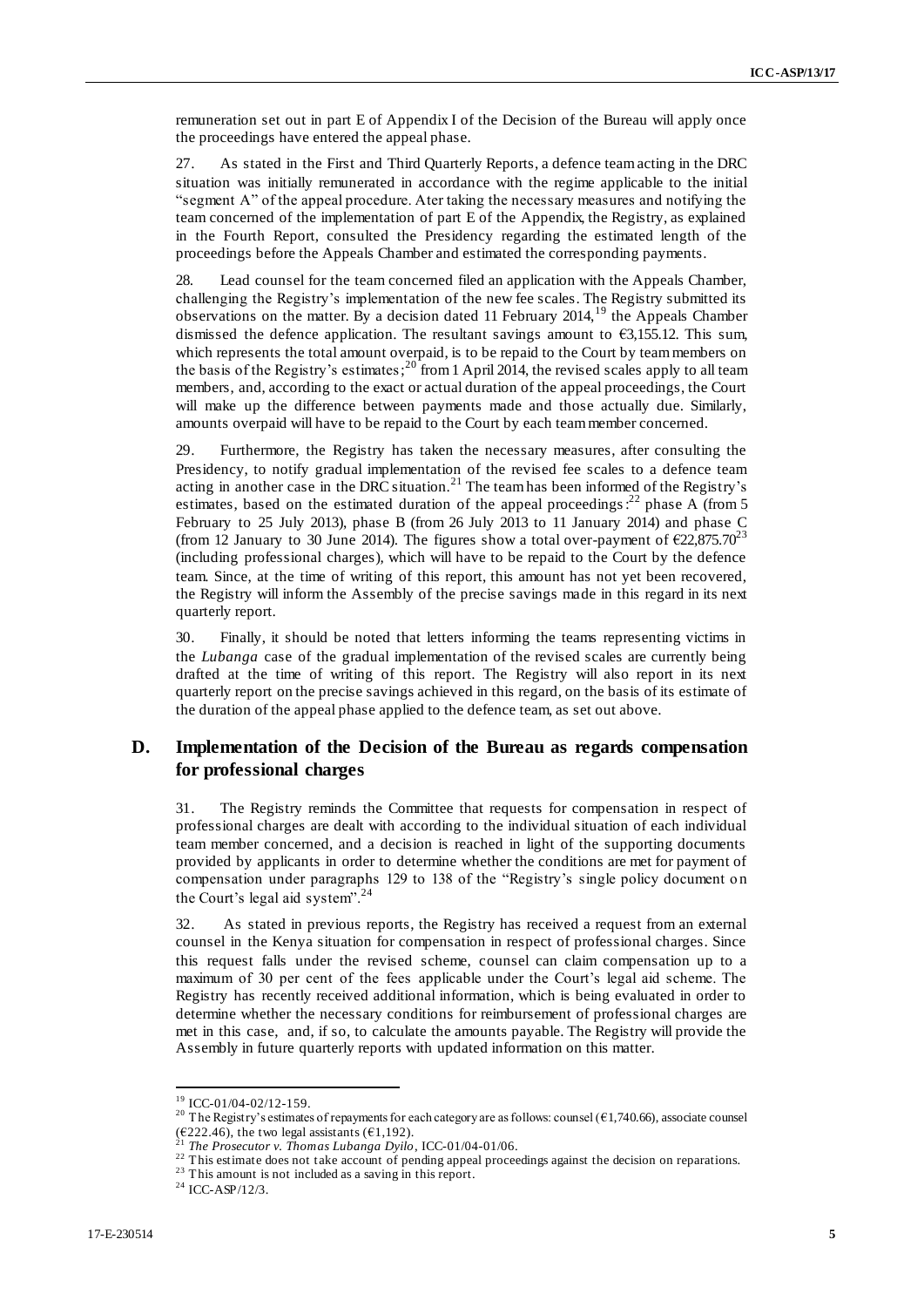33. During the current reporting period, the Registry has also settled a request for reimbursement of professional charges of a counsel in the Libya situation for the period April to November 2013. This request was duly evaluated on the basis of supporting documents produced by the applicant. The Registry considers that these establish that the necessary conditions for payment of legal aid are met, such that compensation should be paid in respect of a proportion of counsel's charges directly connected with his Court mandate, in an amount corresponding to 21.5 per cent of the fees paid to him during the above period. Implementation of the Decision of the Bureau has thus generated savings amounting to  $\epsilon$ 20,899.80<sup>25</sup> for the period April to November 2013.

## **III. Implementation of the Supplementary Report**

### **Reporting period: 1 January to 31 March 2014**

34. In accordance with the Assembly's request for quarterly reports to include an evaluation of the implementation of the changes resulting from the Supplementary Report,<sup>2</sup> the Registry has also implemented the following aspects of the Supplementary Report:

- a) Remuneration in the case of several mandates for legal team members;
- b) Legal aid travel policy; and
- c) Remuneration during phases in which activities are considerably reduced.

### **A. Remuneration in the case of several mandates**

35. This aspect of the Supplementary Report was implemented for the first time when a defence counsel asked the Registry to approve the assignment to his team of a new member already working for two other defence teams receiving legal aid from the Court. The request was refused by the Registry in accordance with the relevant amendments to the Supplementary Report and with its underlying logic and reasoning, which seek to limit multiple mandates of team members to a maximum of two cases.

36. The Second Quarterly Report noted two other cases of multiple mandates. The first one was where a defence counsel asked the Registry to approve the assignment to his team of a new member<sup>27</sup> who was already acting as legal assistant in another defence team receiving legal aid from the Court.<sup>28</sup> During the current reporting period this multiple mandate engendered savings of  $\epsilon$ 7,333.50.<sup>29</sup> In the second case, a permanent counsel responsible for assisting witnesses in connection with Rule 74 of the Rules of Procedure and Evidence was appointed to a second mandate.<sup>30</sup> This has not engendered any savings during the current reporting period, as the Registry has not yet received any statements for purposes of calculating payment.

37. The third instance of multiple mandates occurred in a case in the Kenya situation,  $31$  as a result of the appointment, on 1 September 2013, of a new associate counsel (replacing a former member who had left the team) who was already acting as legal assistant for a defence team in the DRC situation.<sup>32</sup> Since 1 November 2013, this associate counsel has been receiving for the Kenya case the full amount of his fee as associate counsel in accordance

 $25$  This figure is obtained by adding together the two types of savings over the pieriod in question (April to November 2013) : the savings from applying the 21.5 percentage for professional charges in place of the 30 per cent maximum in accordance with the Decision of the Bureau amount to  $65,965.40$ , while those resulting from the transition from the old payment system to the revised scheme total  $£14,934.40$ .

<sup>&</sup>lt;sup>5</sup> See Supplementary Report, *supra*, footnote 7.

<sup>&</sup>lt;sup>27</sup> *The Prosecutor v. Bosco Ntaganda*, ICC-01/04-02/06.

<sup>28</sup> *The Prosecutor v. Thomas Lubanga Dyilo*, ICC-01/04-01/06.

<sup>&</sup>lt;sup>29</sup> The maximum full-time rate applicable in this case to the legal assistant is  $66,113$  per month. The maximum full-time rate applicable to legal assistance in the second case is  $64,889$  per month pursuant to the Decision of the Bureau. In accordance with the provisions of the Supplementary Report on multiple mandates, the amount payable in the second case has been reduced by 50 per cent.

<sup>30</sup> *The Prosecutor v. Germain Katanga*, ICC-01/04-01/07, and *The Prosecutor v. Jean-Pierre Bemba Gombo*, ICC-01/05-01/08.

<sup>31</sup> *The Prosecutor v. Joshua Arap Sang*, ICC-01/09-01/11.

<sup>32</sup> *The Prosecutor v. Germain Katanga*, ICC-01/04-01/07, and *The Prosecutor v. Thomas Lubanga Dyilo*, ICC-01/04-01/06.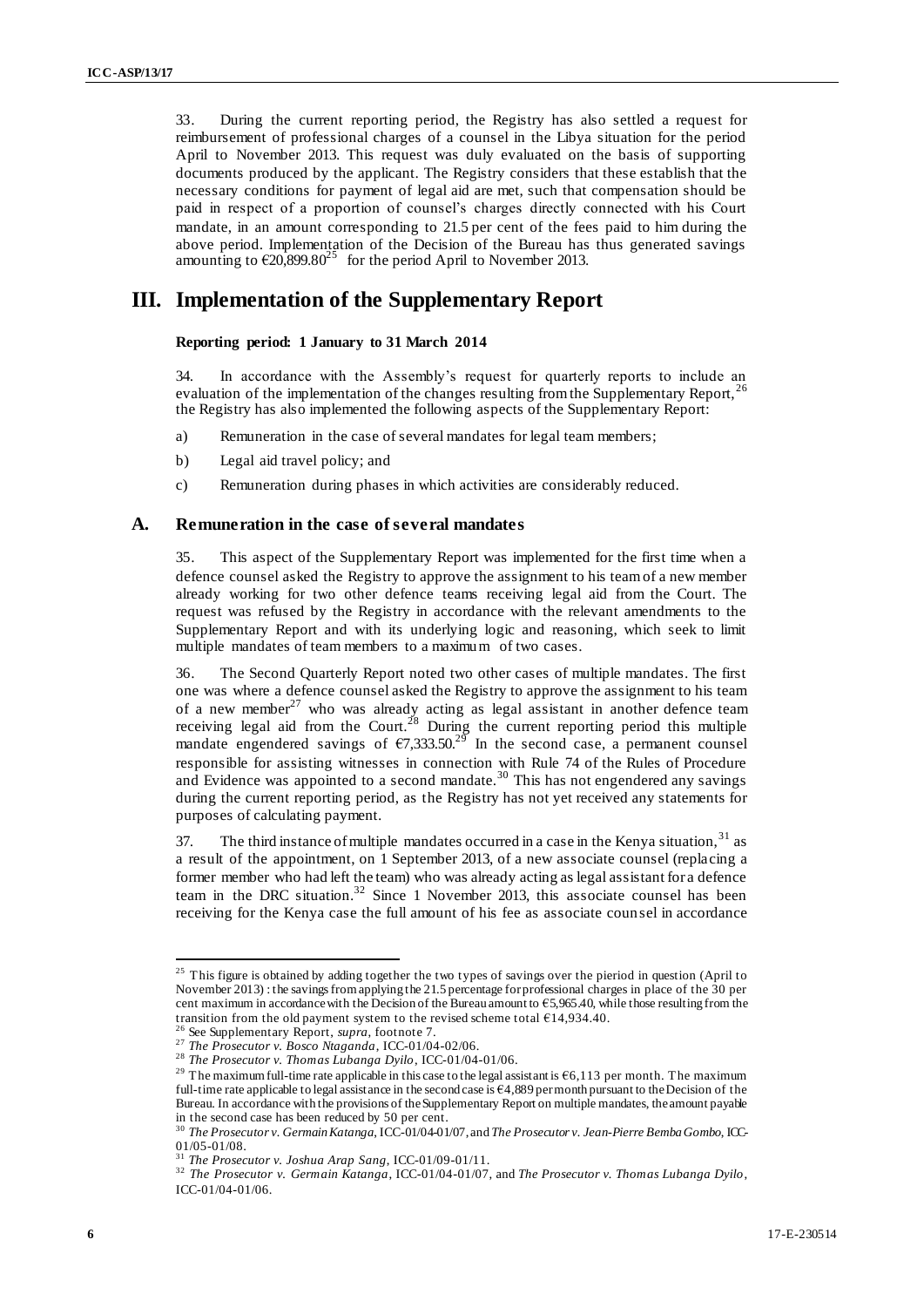with the Decision of the Bureau  $33$  and 50 per cent of his fees for the DRC case. This change was found to be reasonable because, in the first case, the team member concerned was not receiving the salary of a full-time legal assistant, but remuneration corresponding to one third of that payable to a legal assistant under the old system.<sup>34</sup> For the current reporting period, the savings achieved as a result of this change amount to €5,094.15. It should be noted that the change affects the savings recorded in the Fourth Quarterly Report regarding the months of November and December 2013, and requires adjustment to reflect the exact extent of the savings. Thus adjusted, the actual saving is  $\epsilon$ 175.81.<sup>35</sup>

38. Further, the Office of Public Counsel has been appointed to represent the victims in a case in the DRC situation, assisted by two field-based assistants,<sup>36</sup> whose appointments took effect from 2 January 2014. One of these legal assistants had previously been appointed in another case as counsel.<sup>37</sup> As already explained above, the Registry applied to this individual the payment rules for multiple mandates in the following proportions: he receives 100 per cent of his remuneration as counsel in the first case<sup>38</sup> and 50 per cent of his fees as legal assistant in the second case.<sup>39</sup> The result is that, during the current reporting period, application of this aspect of the Supplementary Report has generated savings for this team amounting to €7,333.5**.**

39. Finally, the multiple mandate regime has also been applied to three defence team members in proceedings in case ICC-01/09-01/13, but at the time of writing this report, the Registry did not yet have all the information that would enable it to calculate the savings achieved in this regard. Figures for these will be given in the next quarterly report.

40. Thus, implementation of the multiple mandate regime has produced total savings of €14,842.81.

### **B. Policy on expenses under the legal aid scheme**

41. The Registry has fully implemented the measures relating to the flat-rate monthly allowance<sup>40</sup> intended to cover general expenses of the 21 legal teams<sup>41</sup> currently in receipt of legal aid, with the exclusion of the defence teams in case ICC-01/09-01/13,<sup>42</sup> for which particulars of savings will be given in Part III of this report. Implementation of the reduction in this flat-rate allowance for these teams has enabled savings of  $664,000^{43}$  to be identified in respect of the current reporting period.

<sup>&</sup>lt;sup>33</sup> The Decision of the Bureau sets the maximum remuneration payable to associate counsel at  $\epsilon$ 6,956 per month. <sup>34</sup> As a result of the oral decision of Trial Chamber II (ICC-01/04-01/07-T-341-ENGET WT) of 18 June 2012, and

of the flexibility exercised by defence counsel in allocating the resources assigned to his team, the legal assistant concerned was paid an amount not to exceed  $\epsilon$ 2,037, equivalent to one third of the salary of a legal assistant under the old scale of remuneration.

<sup>&</sup>lt;sup>35</sup> This amount represents the difference [ $\epsilon$ 4,918.34] resulting from the change from the multiple mandates regime applied in the Fourth Report (100 per cent payment as legal assistant working one-third time ( $\epsilon$ 2,037.66) plus 50 per cent of salary as associate counsel ( $\epsilon$ 3,478)) to the arrangement considered in this report (100 per cent of associate counsel's salary (€6,956) plus 50 per cent of legal assistant's salary working one-third time (€1,018.83)). In the first case the multiple mandate generates savings of  $66,956$ . In the second, the saving is  $62,037$ .

<sup>36</sup> *Decision Concerning the Organisation of Common Legal Representation of Victims*, ICC-01/04-02/06-160, 2 December 2013.

<sup>37</sup> *The Prosecutor v. Thomas Lubanga Dyilo*, ICC-01/04-01/06.

<sup>&</sup>lt;sup>38</sup> In this case, the maximum remuneration applicable to two legal representatives in the same team is  $\epsilon$ 10,832 per month (excluding professional charges) in accordance with the old system.<br><sup>39</sup> The maximum full-time remuneration payable under the legal scheme in this case pursuant to the Decision of

the Bureau is €4,889 per month. The Supplementary Report rules on multiple mandates reduce remuneration by 50 per cent in the second case.

Each team's monthly allowance under the old scheme was  $€4,000$ . It was reduced to  $€3,000$  in the Supplementary Report.

<sup>41</sup> This figure does not include the team dissolved in January 2014 in consequence of Order ICC-01/05-01/08-2964. <sup>42</sup> For these teams, the allowance for expenses is  $\epsilon$ 1,000 per month, by contrast with that for the other 21 teams, for which the allowance has been set at €3,000 pursuant to the Supplementary Report.

This amount includes the saving of  $\epsilon$ 1,000 (for the month of January 2014) in respect of the team dissolved pursuant to the above-mentioned Order ICC-01/05-01/08-2964.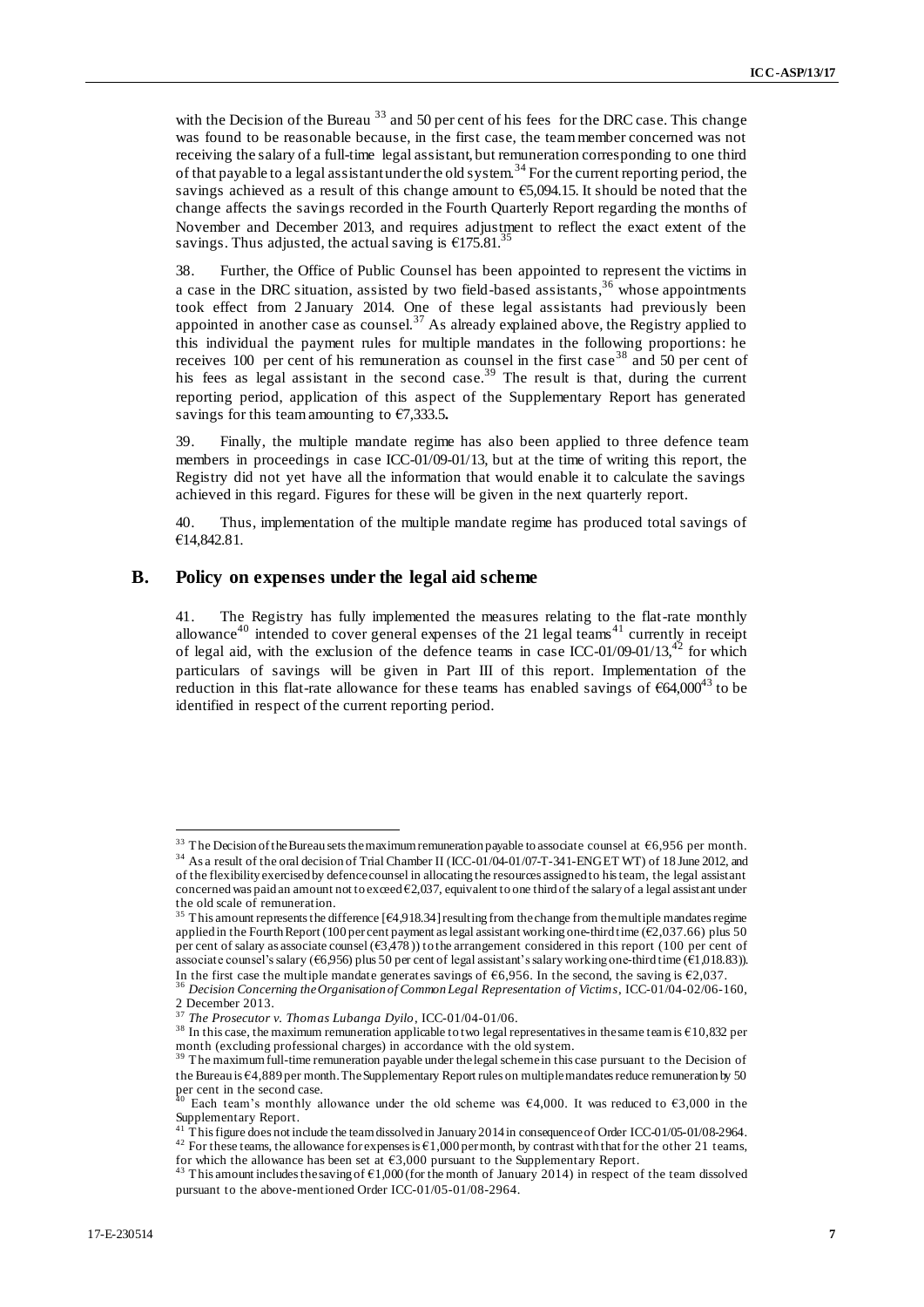42. As a result of implementation of the provisions of the Supplementary Report, and specifically of the termination of automatic payment of the daily subsistence allowance, reimbursement of accommodation and other related costs in respect of professional visits to The Hague by counsel and associate counsel has remained within the budget set for teams' expenses. Reimbursement is calculated by reference to costs actually incurred, on production of the requisite supporting documents.

### **C. Remuneration during phases of reduced activity**

43. The Registry reports that, for the current reporting period, the current state of judicial activity has not, in its view, justified implementation of this aspect of the Supplementary Report.

# **IV. Savings achieved in the proceedings under Article 70 of the Rome Statute**

44. In the proceedings instituted in case ICC-01/09-01/13, Messrs. Jean-Jacques Mangenda Kabongo, Fidèle Babala and Aimé Kilolo<sup>44</sup> have requested legal assistance paid by the Court. They have provisionally been declared totally indigent by in dividual decisions of the Registrar given on 20 December 2013 and 29 January 2014 respectively. In those decisions the Registrar determined, after considering all pertinent aspects of the case, including its particular nature and the state of the proceedings, that the overall legal aid envelope for each defence team in respect of professional fees should consist of a global sum, excluding professional charges, of €8,542 per month, plus a monthly allowance of €1,000 to cover general expenses. An appeal to the Presidency by one of the defence counsel against this decision on the overall envelope has been dismissed. On 20 February 2014, another counsel submitted to Pre-Trial Chamber II an application challenging the Registrar's decision in relation specifically to his client. The Registrar submitted his observations on 27 February 2014. As at the time of writing of this report, the Chamber had not yet ruled on that application.

45. The Registry notes that, if the amount of the legal aid envelope in case ICC-01/09- 01/13 were to be aligned on the parameters applicable under the Court's legal aid scheme (Decision of the Bureau and Supplementary Report) to individuals prosecuted for Article 5 crimes at the pre-trial stage, defence costs for each team would amount to €20,084 per month, namely  $617,084^{45}$  in respect of professional fees (excluding professional charges) and €3,000 on account of general expenses. Hence, savings achieved in case ICC-01/09- 01/13 presently amount to  $\overline{694,878}^{46}$  for the current accounting period.

## **V. Savings achieved since the entry into force of the amendments**

46. The Registry informs the Bureau and the Committee that its continuous work of monitoring and assessment of the Court's legal aid scheme, as amended by the Bureau in its Decision of 22 March 2012 and modified through implementation of the proposals set out in the Supplementary Report, have enabled it to achieve, over the period 1 January to 31 March 2014, savings totaling €305,562.30, as shown in the following table.

<sup>&</sup>lt;sup>44</sup> Given the Registrar's very short statutory deadlines for deciding on a request for legal aid, and in order to ensure that, in the circumstances of the case, Mr. Kilolo has access to an effective defence, he has temporarily been awarded legal aid, pending completion of the enquiry into his property and assets. The Registrar has taken the necessary action in this regard.

<sup>45</sup> This figure represents defence costs in proceedings under Article 5 in the pre-trial phase and taking account of the Decision of the Bureau: one counsel ( $\epsilon$ 8,221), one legal assistant ( $\epsilon$ 4,889) and one case manager ( $\epsilon$ 3,974). <sup>46</sup> The total monthly cost for the three teams in case ICC-01/09-01/13 amounts to  $\epsilon$ 28,626, calculated as follows: 3 x [€8,542 + €1,000]. This will give a total of €85,878 for the current three-month reporting period. If the Decision of the Bureau and the Supplementary Report were applied, that figure would be  $\epsilon$ 60,252 per month for the three teams, amounting to  $\epsilon$ 180,756 for the three months covered by this report.